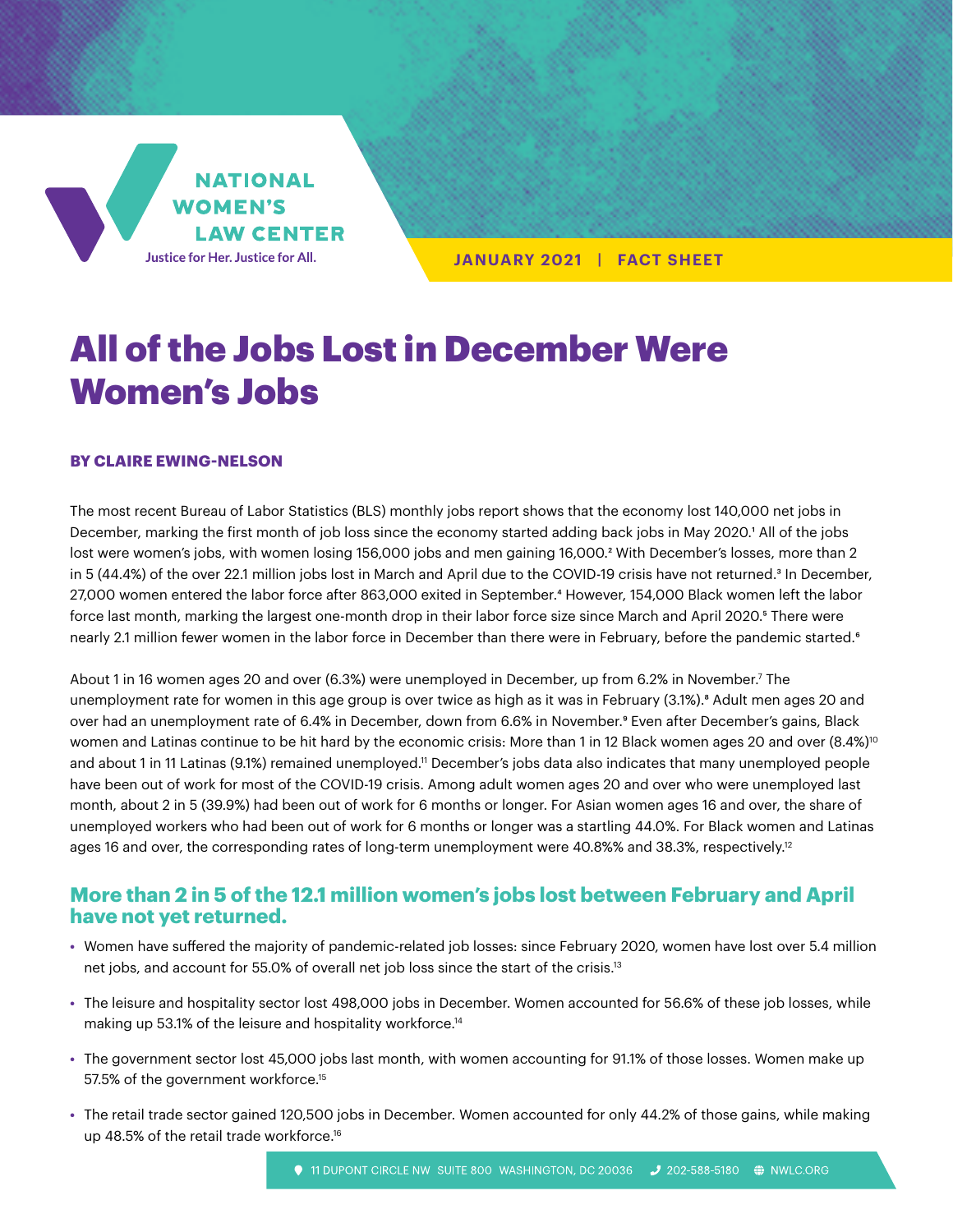Due to a misclassification error in the household survey component of every BLS Employment Situation Summary since March, the reported unemployment rate for December slightly underestimates the share of the labor force that was unemployed. BLS estimates that the actual unemployment rate for December was 0.6 percentage points higher than reported. The actual unemployment rates for demographic subgroups are also likely higher than reported.

## **The overall unemployment rate masks even higher rates for Black women, Latinas, and other demographic groups.**

- **•** More than 1 in 12 Black women ages 20 and over (8.4%) were unemployed in December.17 Black women's unemployment rate was down from 9.0% in November, but was still more than 1.7 times higher than their pre-pandemic unemployment rate (4.9% in February).<sup>18</sup>
- **•** More than 1 in 11 Latinas ages 20 and over (9.1%) were unemployed in December, up nearly a full percentage point from November's rate (8.2%).<sup>19</sup> This is more than 1.7 times their pre-pandemic unemployment rate (4.9% in February).<sup>20</sup>
- **•** By comparison, the unemployment rate for white men ages 20 and over was 5.8% in December.21
- More than 1 in 9 (11.4%) women with disabilities were unemployed in December<sup>22</sup> an increase of 4 percentage points from February's rate (7.4%).<sup>23</sup>
- **•** Pandemic-related job losses continue to hit younger women particularly hard, with over 1 in 11 (9.3%) women between the ages of 20 and 24 unemployed in December. The rate for young Black women between the ages of 20 and 24 was even higher, at 10.8%.<sup>24</sup> For young Latinas between the ages of 20 and 24, the unemployment rate was 10.1% in December.<sup>25</sup>



#### Women's Unemployment Rates (December 2020)

*Source: BLS, December 2020 Employment Situation Summary Tables A-1, A-2, A-3, A-6, and A-13. Unemployment rates for white men, women overall, Latinas, and Black women are seasonally adjusted and are for people ages 20 years and over. The unemployment rate for women ages 20-24 is not seasonally adjusted. The unemployment rate for women with disabilities is not seasonally adjusted and is for women ages 16-64.*